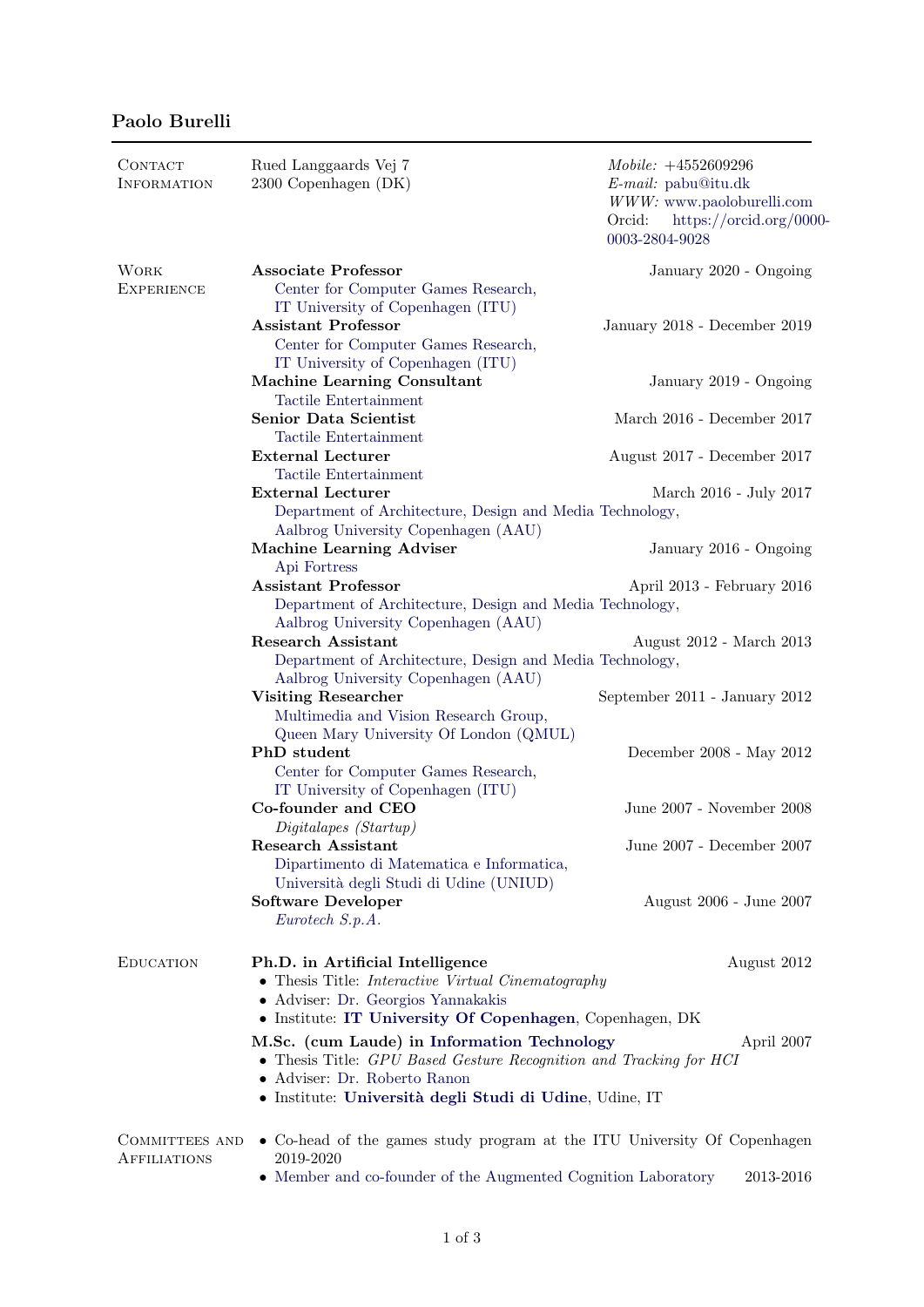|                                                         | • Member of the Creative Artificial Intelligence Lab<br>• Member of the Center of Computer Games Research<br>• Member of IEEE                                                                                                                                                                                                                                                                                                                                                                                                                                                                                                         | 2010-                             |  |
|---------------------------------------------------------|---------------------------------------------------------------------------------------------------------------------------------------------------------------------------------------------------------------------------------------------------------------------------------------------------------------------------------------------------------------------------------------------------------------------------------------------------------------------------------------------------------------------------------------------------------------------------------------------------------------------------------------|-----------------------------------|--|
| REFEREE SERVICE                                         | • IEEE Conference on Computational Intelligence in Games<br>• European Conference on the Applications of Evolutionary Computation<br>• AAAI International Conference on AI and Interactive Digital Entertainment<br>• ACM Genetic and Evolutionary Computation Conference<br>• IEEE Transactions on Visualization and Computer Graphics<br>• IEEE Congress on Evolutionary Computation<br>• International Joint Conference on Neural Networks<br>$\bullet$ IEEE Transactions on Affective Computing                                                                                                                                   |                                   |  |
| <b>CONFERENCE</b><br><b>SERVICE</b>                     | • General chair of the IEEE Conference on Games.<br>• Proceedings chair of the European Conference on the Applications of Evolutionary<br>Computation.<br>• Local chair of the European Event on Bio-Inspired Computation (Evostar). 2015<br>• Chair of the EvoGames track of the European Conference on the<br>Applications of Evolutionary Computation.<br>• Proceedings chair of the IEEE Conference on<br>Computational Intelligence and Games.                                                                                                                                                                                   | 2021<br>2016<br>2013-2017<br>2014 |  |
|                                                         | • Local team member in the 2010 IEEE Conference on<br>Computational Intelligence and Games.                                                                                                                                                                                                                                                                                                                                                                                                                                                                                                                                           | 2010                              |  |
| TEACHING AND<br><b>SUPERVISION</b><br><b>EXPERIENCE</b> | • MSc courses organised: Data-Driven Design and Development, Data-Mining,<br>Modern Artificial Intelligence and Foundations of Game Artificial Intelligence<br>• BSc courses organised: Complex Software Development, Computer Graphics<br>• MSc thesis supervisions: $20+$<br>• BSc thesis supervisions: $30+$<br>$\bullet$ PhD supervisions: 2                                                                                                                                                                                                                                                                                      |                                   |  |
| RESEARCH<br><b>PROJECTS</b>                             | Deep Visual Perception Learning - PhD<br>• Funder: Pioneer Centre for Artificial Intelligence<br>• Budget: DKK 2 292 933<br>• Principal Investigator<br><b>APPLE: Adaptive Physical Procedural Learning Env. - PhD</b><br>• Funder: Digital Design Department, YOLI ApS and KMD A/S                                                                                                                                                                                                                                                                                                                                                   | 2022-2025<br>2022-2025            |  |
|                                                         | • Budget: DKK 1 799 000<br>• Principal Investigator<br>ALGO: Autonomous Live Game Operations - Industrial PhD<br>• Funder: Innovations Fonden and Tactile Games<br>• Budget: DKK 1 154 000                                                                                                                                                                                                                                                                                                                                                                                                                                            | 2018-2022                         |  |
|                                                         | • Principal Investigator<br><b>Augmented Cognition Laboratory - Equipment Grant</b><br>$\bullet$ EEG/EMG/BCI Equipment<br>• Funder: Obel Fund<br>• Budget: DKK 331 975<br>• Co-author of the application                                                                                                                                                                                                                                                                                                                                                                                                                              | 2013                              |  |
| <b>SELECTED</b><br><b>PUBLICATIONS</b>                  | • Jeppe Theiss Kristensen, Arturo Valdivia and Paolo Burelli. Statistical Modelling<br>of Level Difficulty in Puzzle Games. To be published in: Proceedings of the IEEE<br>Conference on Games, Copenhagen 2021.<br>• Dannie Korsgaard, Thomas Bjørner, Pernille Krog Sørensen and Paolo Burelli.<br>Creating user stereotypes for persona development from qualitative data through<br>semi-automatic subspace clustering. In: User Modeling and User-Adapted Interaction.<br>2020.<br>• Paolo Burelli Predicting Customer Lifetime Value in Free-To-Play Games In:<br>Data Analytics Applications in Gaming and Entertainment 2019. | Taylor $\&$                       |  |